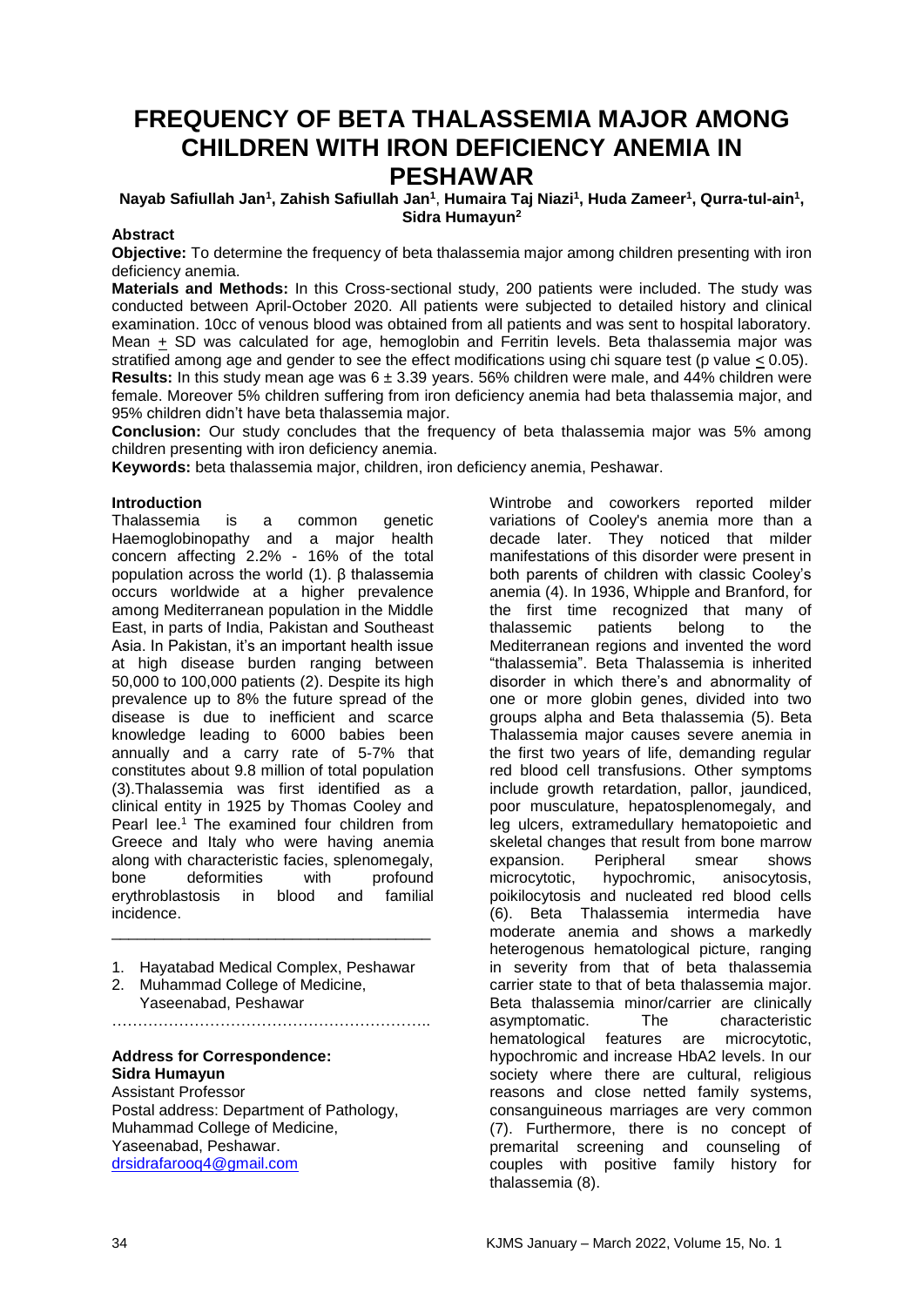Iron deficiency anemia (IDA) occurs when iron levels are sufficiently depleted to produce anemia, characterized by hypochromic microcytic red blood cells. Inadequate dietary iron, iron absorption and intense exercise, along with blood loss and parasitic infestations, are some etiologies of IDA. As micronutrient deficiencies represent the most generalized form of malnutrition in the world, with the prevalence of iron deficiency anemia (IDA) estimated at approximately 42% in developing countries and 17% in developed countries (9). Individuals with thalassemia major typically develop severe anemia over their first two years of life, demanding regular red blood cell (RBC) transfusions. Growth retardation, pallor, jaundice, weak musculature, enlargement of liver and spleen, leg ulcers, formation of structures from extramedullary hematopoiesis, and skeletal abnormalities caused by bone marrow expansion are all common symptoms in people with thalassemia major who are untreated or poorly transfused (10). In one review from China, overall prevalence of βthalassemia major ranged from 0.53-6.84% (11). Thalassemia is a major problem in Pakistani population and due to its high carrier state, a huge number of infants are born with thalassemia each year which, unless have a good frequency of blood transfusion and chelation, does not survive beyond puberty (12). The aim of current study was to determine the frequency of beta thalassemia major among children presenting with iron deficiency anemia.

# **MATERIAL AND METHODS**

A cross sectional descriptive study was designed. Sample size was 200 keeping 4% prevalence of beta thalassemia major, 95% confidence level and with a margin of error of 3.5% as per WHO sample size calculator (13). A consecutive non-probability sampling technique was used. The inclusion criteria were all patients of either gender with IDA in age group of 1-15 years. Already diagnosed cases of Hemoglobinopathies like thalassemia major, sickle cell anemia on medical records and patients with bleeding disorders as diagnosed on history and medical records were excluded from the study. The study was conducted after approval from hospital ethical and research committee. All patients with IDA

and was invited to participate in the study through OPD. All patients' families were informed about the study's purpose and benefits, and an informed consent was taken. All patients were subjected to detailed history and clinical examination. 10cc of venous blood was obtained from all patients and was sent to hospital laboratory for hemoglobin (Hb) electrophoresis to detect beta thalassemia major. Information including name, age, addresses and telephone numbers was recorded on a pre-designed proforma. All the laboratory investigations were conducted under supervision of an expert hematologist. The collected data were stored and analyzed in SPSS version 23 for windows. For numerical variables like age, hemoglobin and Ferritin levels, mean  $+$  SD was calculated. Frequencies and percentages were calculated for categorical variables like gender and beta thalassemia major. The chi square test was used to stratify beta thalassemia major by age and gender to examine if there were any effect variations. A p-value equal or less than 0.05 was considered statistically significant.

# **RESULTS**

In this study, the frequency of beta thalassemia major among 200 children was analyzed as 10(5%) children had beta thalassemia major while 190(95%) children didn't have beta thalassemia major (**Table 1**). As per our results, 124(62%) children had hemoglobin level  $\leq 9$  gm/dl while 70(38%) children had hemoglobin level >9 gm/dL (**Table No 2**). Ferritin level among 200 children was found as 120 (60%) children had ferritin level ≤10 µh/L while 80(40%) children had ferritin level >10 µh/L (**Table 3**). ON the other hand, 82(41%) children were in age range 1-5 years, 86(43%) children were in age range 6-10 years and 32(16%) children were in age range 11-15 years. Mean age was 6 years with standard deviation  $\pm$  3.39. Gender distribution among 200 children was analyzed as 112(56%) children were male while 88(44%) children were female. Similarly, the stratification of beta thalassemia major with age and gender is given in **Table 4** and **5** respectively. We found that beta thalassemia major was not associated with age and gender of the patient  $(p$ **-value > 0.05**).

| <b>BETA THALASSEMIA MAJOR</b> | <b>FREQUENCY</b> | <b>PERCENTAGE</b> |  |  |
|-------------------------------|------------------|-------------------|--|--|
| YES                           |                  | 5%                |  |  |
| NΟ                            | 190              | 95%               |  |  |
| Total                         | 200              | 100%              |  |  |

**TABLE 1: BETA THALASSEMIA MAJOR (n=200)**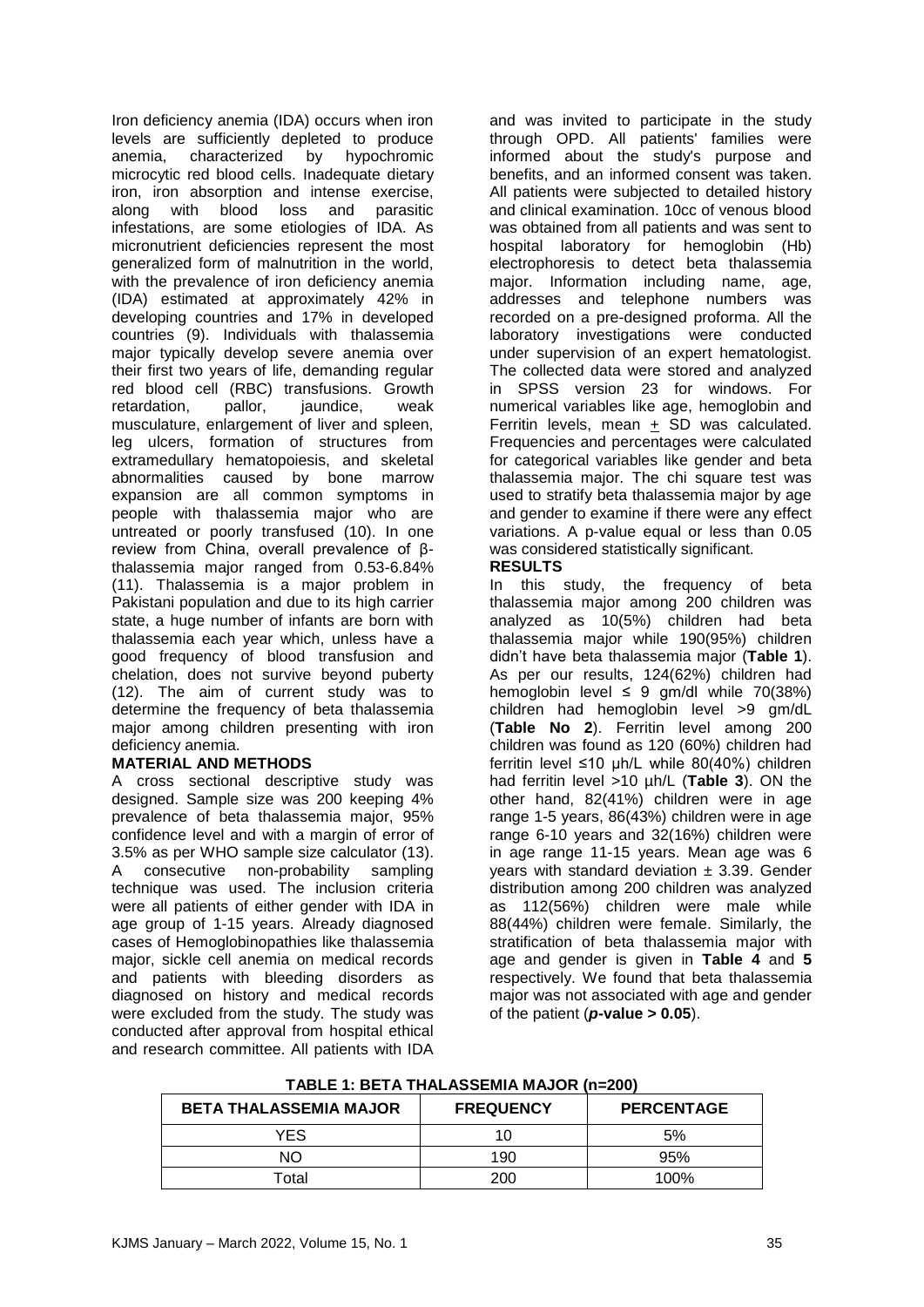| <b>HEMOGLOBIN LEVEL</b> | <b>FREQUENCY</b> | <b>PERCENTAGE</b> | <b>Mean</b> $\pm$ SD (g/dL) |
|-------------------------|------------------|-------------------|-----------------------------|
| $\leq 9$ gm/dl          | 124              | 62%               |                             |
| $> 9$ gm/dl             | 70               | 38%               | $9 + 2.13$                  |
| Total                   | 200              | 100%              |                             |

# **TABLE 2: HEMOGLOBIN LEVEL (n=200)**

#### **TABLE 3: FERRITIN LEVEL (n=200)**

| <b>FERRITIN LEVEL</b> | <b>FREQUENCY</b> | <b>PERCENTAGE</b> | <b>Mean</b> $\pm$ SD (ng/L) |  |
|-----------------------|------------------|-------------------|-----------------------------|--|
| ≤ 10 ng/l             | 120              | 60%               |                             |  |
| $> 10$ ng/l           | 80               | 40%               | 10±0.811                    |  |
| Total                 | 200              | 100%              |                             |  |

# **TABLE 4: AGE DISTRIBUTION AND STRATIFICATION (n=200)**

| <b>AGE</b>  | <b>FREQUENCY</b> | <b>PERCENTAGE</b> | Mean Age $\pm$ SD (Yrs) | p-value |
|-------------|------------------|-------------------|-------------------------|---------|
| 1-5 years   | 82               | 41%               | $6 + 3.39$              |         |
| 6-10 years  | 86               | 43%               |                         | 0.9371  |
| 11-15 years | 32               | 16%               |                         |         |
| Total       | 200              | 100%              |                         |         |

# **TABLE 5: GENDER DISTRIBUTION AND STRATIFICATION (n=200)**

| <b>GENDER</b> | <b>FREQUENCY</b> | <b>PERCENTAGE</b> | p-value |
|---------------|------------------|-------------------|---------|
| MALE          | 112              | 56%               |         |
| <b>FEMALE</b> | 88               | 44%               | 0.7937  |
| Total         | 200              | 100%              |         |

# **DISCUSSION**

Thalassemia is a series of hereditary disorders of globin chain production in which the αglobin and β globin chain synthesis are out of balance. In beta thalassemia, there is a decrease in β-globin chains and relatively excess of α-globin chains. When patient is homozygous for the β-thalassemia gene, they cannot make any normal β globin, refer to as β-thalassemia or β-thalassemia major (14). In United States of America (USA), an estimated 2,000 persons have β thalassemia (15). βthalassemia is one of the major health problems in Pakistan. A study conducted in Karachi Pakistan showed a prevalence of carrier rate of β thalassemia of 5-8% (16).

In this study, mean age was  $6 \pm 3.39$  years. 56% children were male, and 44% children were female. Moreover 5% children had beta thalassemia major, and 95% children didn't have beta thalassemia major, and 60% patients had serum ferritin level less than 10ng/mL. Our study correlated with another study conducted by Lai K et al in which the overall prevalence of β-thalassemia major ranged from 0.53-6.84% (17). In another study conducted in North Cyprus., reported that 5

years compliance with prophylactic iron supplementation (PIS) to infants suffering with beta thalassemia major significantly reduced the prevalence of iron deficiency anemia (IDA). IDA and thalassemia trait were found to be 11.2% and 4.5% respectively, while 3.4% of the infants had both IDA and thalassemia trait. Prevalence of thalassemia trait was 7.9% demonstrating approximately a 50% decline within 5 decades. In addition, prevalence of IDA was relatively low being 14.6% supporting the beneficial effect of PIS on prevention of IDA (18). Similar results were observed in another study conducted by Qazi RA et al., in which a total of 521 subjects 65.4% were females, with female to male ratio of 1.8:1. Mean age was 17.5 years. On screening diagnosis of beta thalassemia trait was made in 4.9% cases and haemoglobin electrophoresis showed mean haemoglobin A2 of 5.8% in these cases. The microscopic examinations of peripheral blood smears among the subjects with beta thalassemia trait (BTT) showed microcytic hypochromic red blood cells with presence of target cells (19). As per our results, beta thalassemia major was not associated with age and gender of the